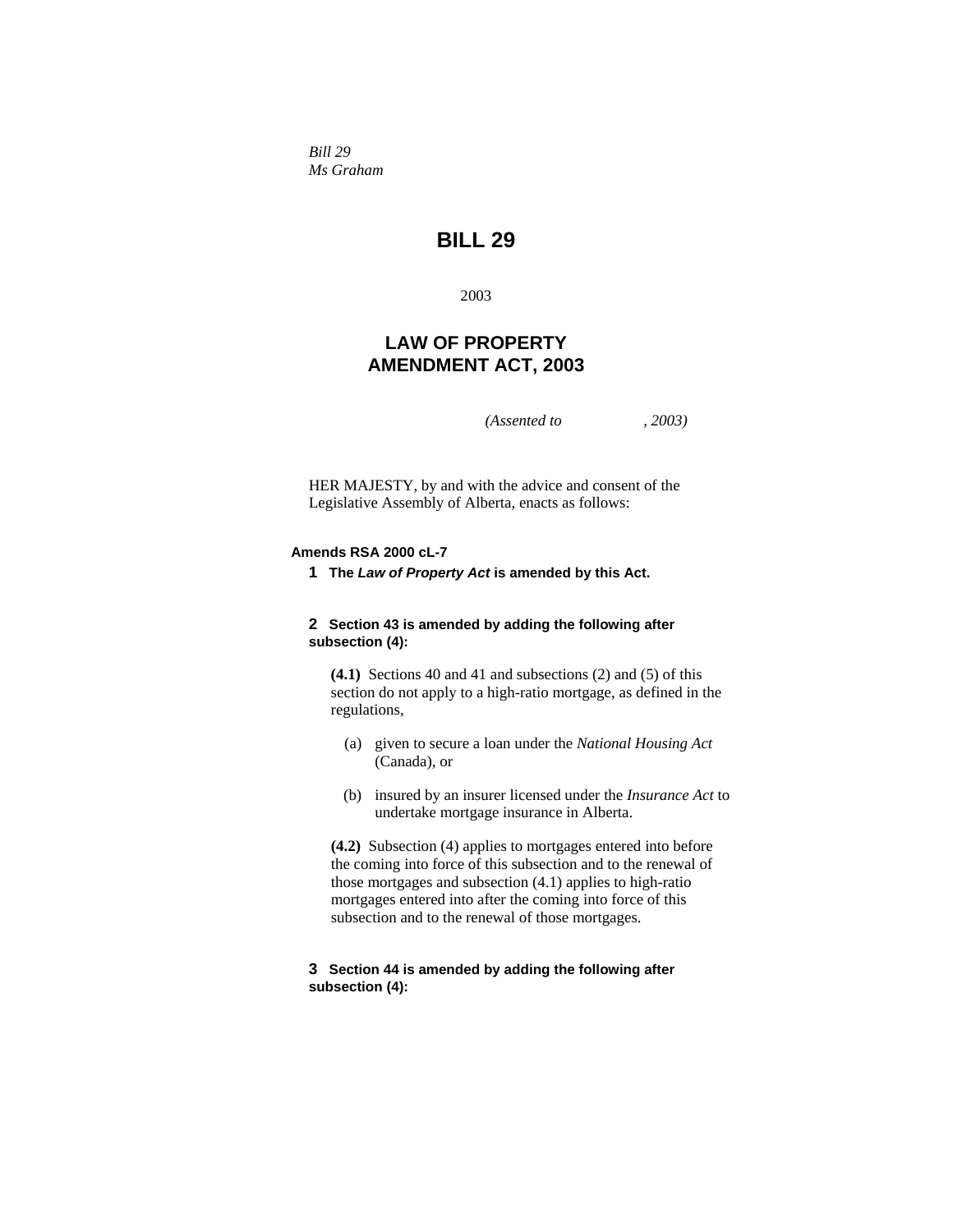**(4.1)** This section does not apply in respect of a high-ratio mortgage, as defined in the regulations,

- (a) given to secure a loan under the *National Housing Act* (Canada), or
- (b) insured by an insurer licensed under the *Insurance Act* to undertake mortgage insurance in Alberta.

**(4.2)** Subsection (4) applies to mortgages entered into before the coming into force of this subsection and to the renewal of those mortgages and subsection (4.1) applies to high-ratio mortgages entered into after the coming into force of this subsection and to the renewal of those mortgages.

## **4 The following is added after section 50:**

#### **Regulations**

**50.1** The Lieutenant Governor in Council may make regulations defining "high-ratio mortgages" for the purposes of sections 43(4.1) and (4.2) and 44(4.1) and (4.2).

**5 This Act comes into force on Proclamation.**

#### **Explanatory Notes**

**1** Amends chapter L-7 of the Revised Statutes of Alberta 2000.

#### **2** Section 43(4) presently reads:

*(4) Sections 40 and 41 and subsections (2) and (5) of this section do not apply to a mortgage given to secure a loan under the National Housing Act (Canada) or the National Housing Act (Canada), RSC 1952 c188.*